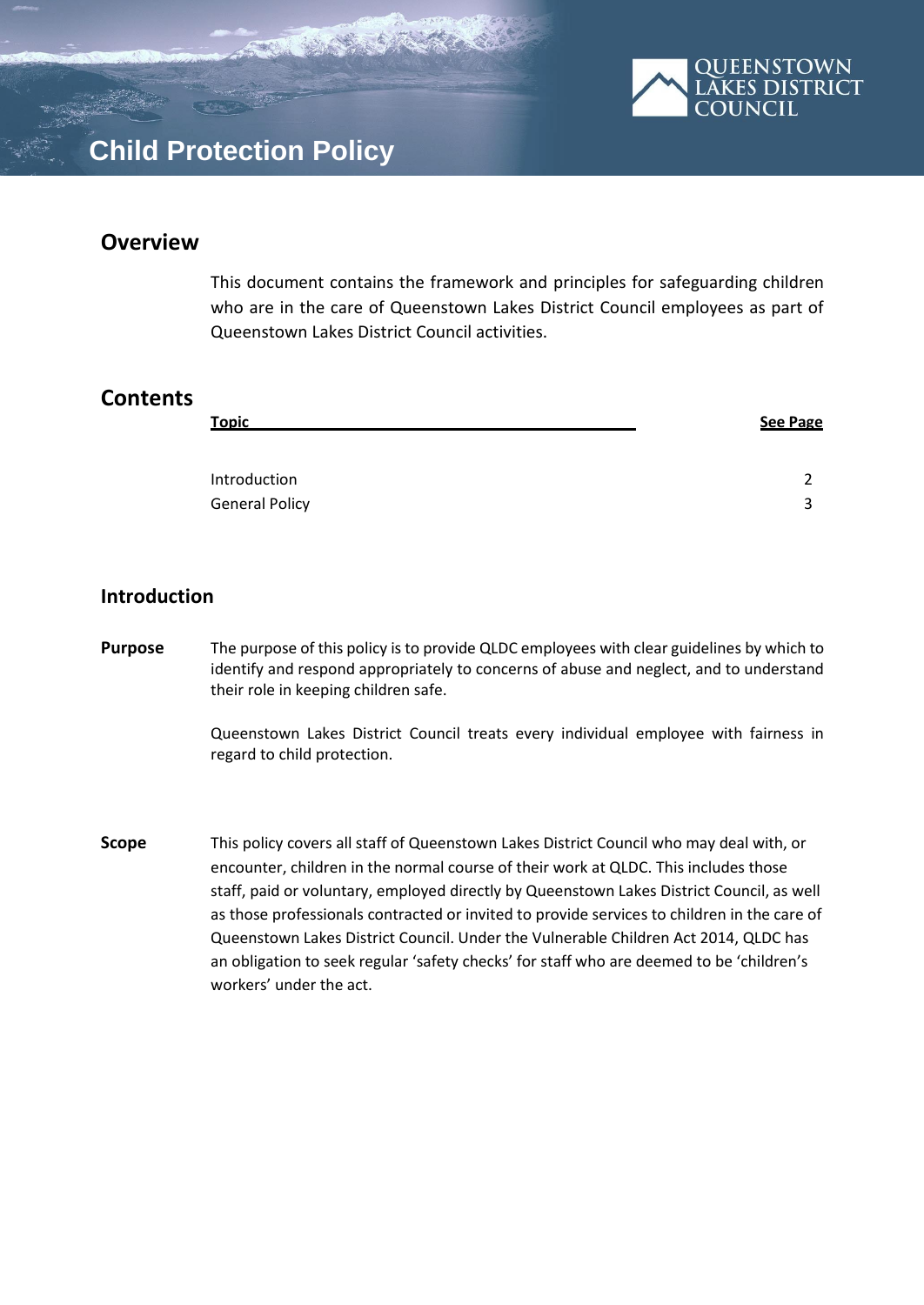**Associated documents** Other documents that are relevant to the contents of this document are:

| <b>Type</b>           | <b>Title</b>                                                                                                                                                                                                                                                                                                                                                                                                                                                                                                                         |  |  |  |
|-----------------------|--------------------------------------------------------------------------------------------------------------------------------------------------------------------------------------------------------------------------------------------------------------------------------------------------------------------------------------------------------------------------------------------------------------------------------------------------------------------------------------------------------------------------------------|--|--|--|
| <b>QLDC Corporate</b> | <b>Bullying and Harassment Policy</b><br>$\bullet$<br>Discipline and Dismissal Policy<br><b>QLDC Code of Conduct</b><br><b>Staff Handbook</b>                                                                                                                                                                                                                                                                                                                                                                                        |  |  |  |
| Legislation           | • Education Act 1989<br>Children, Young Persons and Their Families Act,<br>1989<br>• Crimes Act, 1961<br>• Domestic Violence Act, 1995<br>• Health Act, 1956<br>Disability Sector Standards<br>Health and<br>Regulations, 2001<br>• Privacy Act, 1993<br>• Health Information Privacy Code, 1994<br>• Vulnerable Children's Act, 2014<br>• Care of Children Act, 2004<br>• Employment Relations Act, 2000<br>• Human Rights Act<br>Note: Any legislation referred to should be interpreted<br>as meaning the Act and its amendments. |  |  |  |
| Other                 | <b>Individual Employment Agreements</b><br>$\bullet$                                                                                                                                                                                                                                                                                                                                                                                                                                                                                 |  |  |  |

Date Issued: July 2018 Issued by: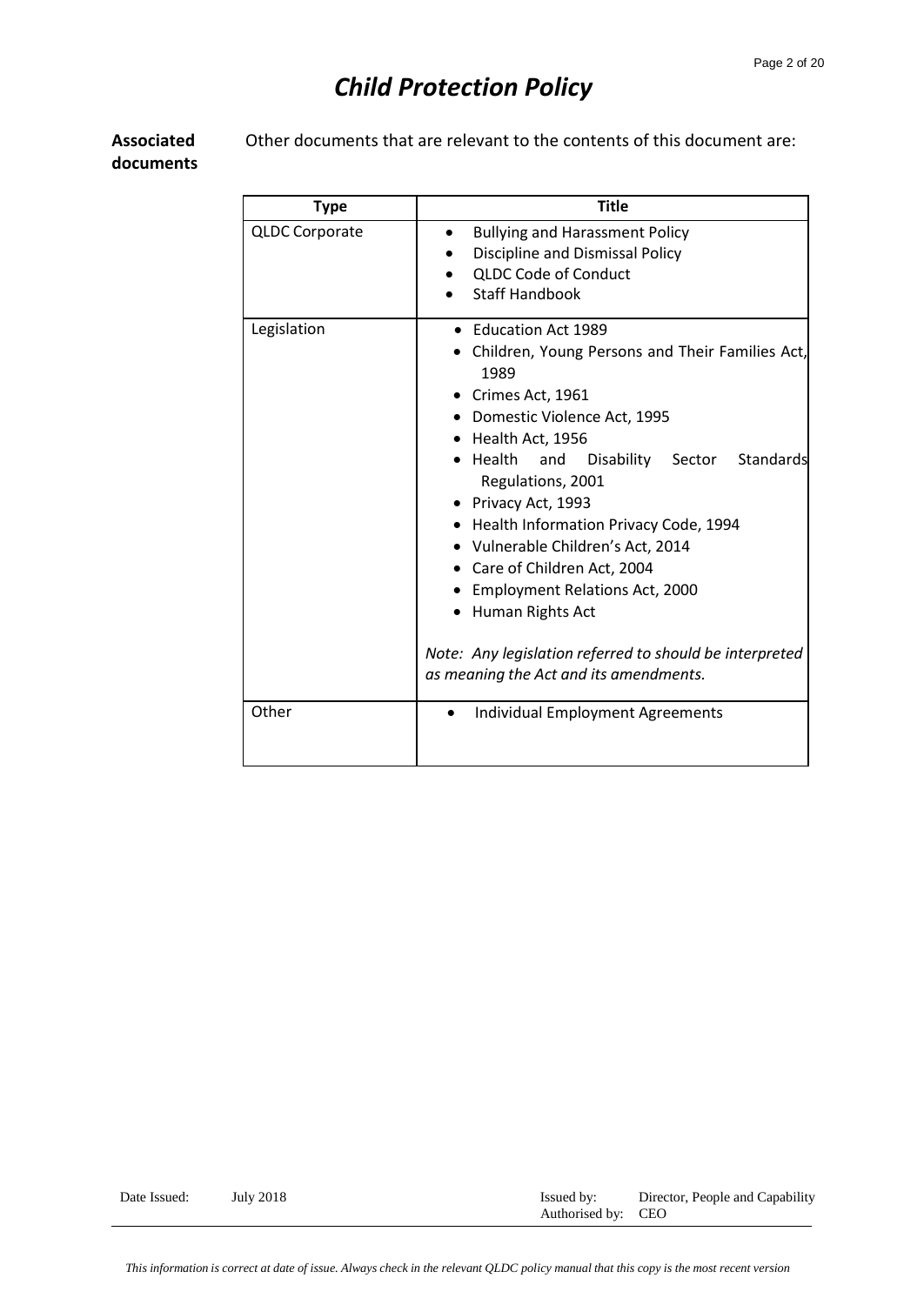## **General Policy**

### **Definitions** For the purposes of this Policy "Child" means a boy or girl under the age of 14 years, "Young person" means a boy or girl of or over the age of 14 years but under 17 years; but does not include any person who is or has been married or in a civil union (Children, Young Person, and Their Families Act 1989, Section 2).

For the purpose of this Policy "Staff" means people working at Queenstown Lakes District Council and includes employees, contactors, consultants, students, associates and volunteers whether working on a full time, part time, casual, or temporary basis.

The Children, Young Persons and their Families Act, 1989, defines child abuse as "…the harming (whether physically, emotionally, sexually), ill-treatment, abuse, neglect, or deprivation of any child or young person".

#### **Principles** This Child Protection Policy confirms the commitment of Queenstown Lakes District Council to the protection of children and proceeds to:

- outline the standards and principles by which all staff will abide
- define child abuse
- outline the action to be taken by staff where any form of abuse or illtreatment is known or suspected
- establish what action is required when allegations are made against staff
- explore the implications for staff training

Queenstown Lakes District Council will ensure that:

- Staff are carefully selected with the principles of this policy in mind.
- Staff are appropriately trained in issues of child protection.
- Staff are aware of the Child Protection Policy and accompanying procedures and/or guidelines.

Queenstown Lakes District Council recognises that all staff have a full and active part to play in protecting children from harm.

All services provided by Queenstown Lakes District Council for the safety and wellbeing of children adhere to the principles of partnership, protection and participation; and the rights and responsibilities accorded by Te Tiriti o Waitangi.

Date Issued: July 2018 Issued by: Authorised by: CEO Director, People and Capability **Responsibilities** Any member of staff, paid or voluntary, may directly witness child abuse or have allegations, made by a child or an adult, relayed to them. There may also be disclosures of abuse that have occurred prior to attending services provided by Queenstown Lakes District Council. Sustained abuse and neglect of children, wherever it occurs, can have major long term effects on all aspects of children's health, development and well-being and their ability to sustain stable and meaningful relationships in the future. It is the intention of Queenstown Lakes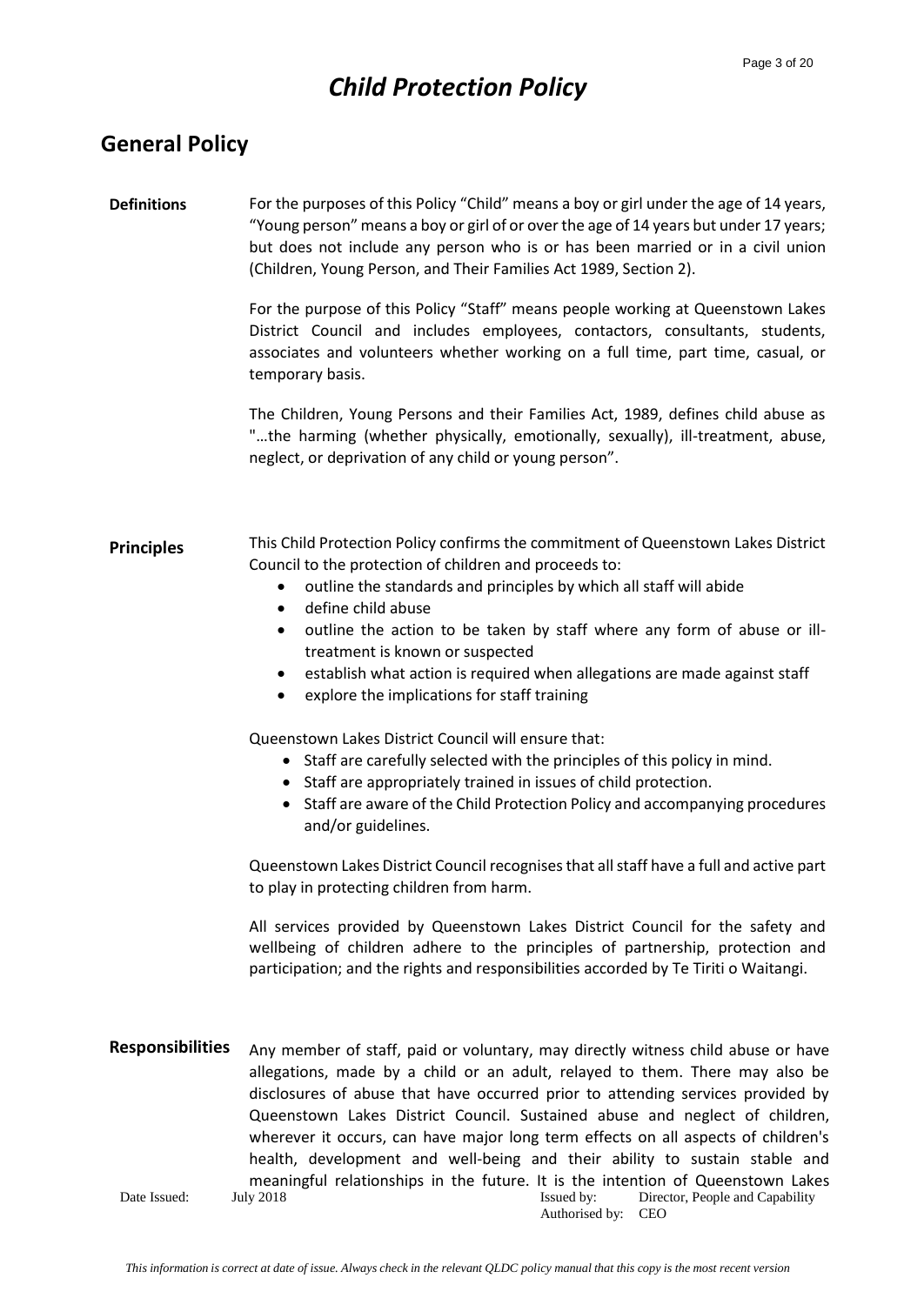District Council to ensure that all staff understand their roles and responsibilities in ensuring the safety of children at all times. This is achieved through consistent and agreed protocols regarding child protection, as well as the regular undertaking of awareness raising training.

Staff must:

- be aware of, and alert to, potential indicators of abuse or neglect
- record a factual account of any concerns they have, or that are brought to their attention
- appropriately seek advice and support from their Designated Person for Child Protection who will then contact external agencies if appropriate
- work in co-operation with the parents and caregivers, unless this compromises the safety of the child.

It is the primary responsibility of staff to be vigilant, have knowledge and awareness of the indicators or neglect, potential or actual abuse and to report any concerns, suspicions or allegations of suspected abuse immediately and ensure that the concern is taken seriously and reported.

The statutory responsibility to investigate allegations of child abuse rests with Oranga Tamariki and the Police.

### **Role of the Human Resources**

The role of the Human Resources is to:

- General Manager, Community Services to be the designated Person for Child Protection and ensure appropriate action and responsibilities as concerns are raised.
- Ensure that all allegations are managed appropriately. No investigation will occur without appropriate consultation and a decision whether a response from Oranga Tamariki or the Police is required.
- Ensure that the Child Protection Policy is effectively communicated throughout Queenstown Lakes District Council
- Ensure that all staff are aware of, and have access to, full copies of the procedures for reporting child abuse.
- Ensure that all staff are recruited and employed in accordance with the guidelines identified in the Employment Policy to identify those people safe to work with children.
- Ensure that relevant staff receive child protection training.

### **Role of the Designated Person for Child Protection**

The role of the Designated Person for Child Protection is to:

- Ensure the needs and rights of children come first i.e. the safety and wellbeing of each child is paramount.
- Ensure and safeguard clear, confidential, detailed and dated records on all child protection cases. These must contain all available information relating

Date Issued: July 2018 Issued by: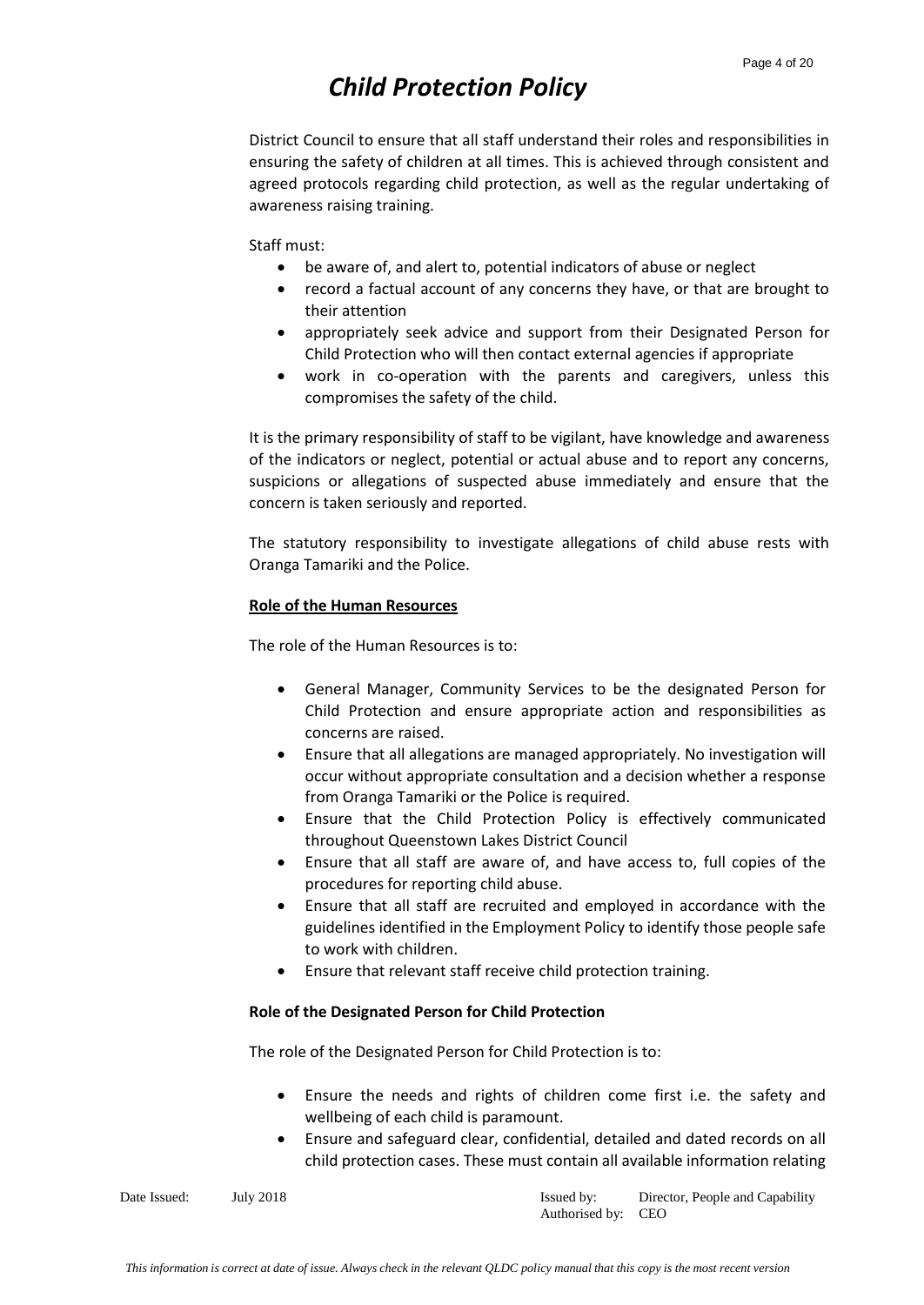to the cause for concern and any subsequent action taken, including when it has been decided not to make a notification to Oranga Tamariki or the police.

- Make any referrals to Oranga Tamariki as appropriate.
- Establish a close link with the relevant local agencies to ensure they can communicate with them regarding concerns.
- Ensure that all staff are supported appropriately when dealing with child protection concerns.
- Maintain a current awareness of the children identified in the Child Protection File, and regularly highlight these children to the appropriate staff.

*Continued on next page*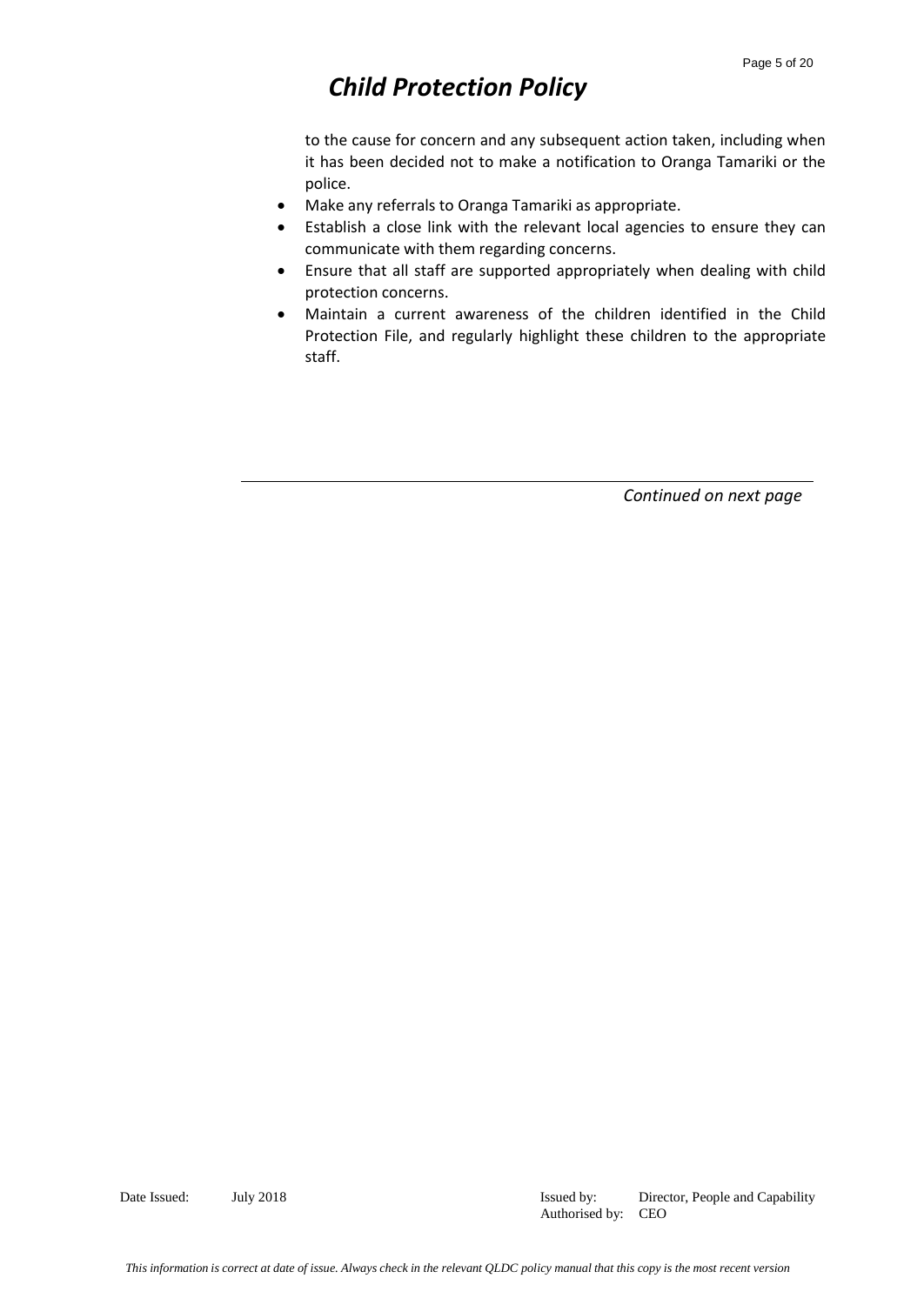## **General Policy**

**Child Protection** All staff will respond to concerns of child abuse by following the identified procedures, consulting appropriately and collaborating with external agencies.

The procedures set out below will help staff with:

- the identification of abuse
- handling disclosures, whether verbal or behavioural, from a child
- reporting procedures

### **Identification of abuse**

If the Designated Person for Child Protection is unavailable for advice and guidance then staff should consult with any member of the Human Resources team. At any time staff may seek advice from Oranga Tamariki (0508 326 459) regarding child protection concerns.

*Further information regarding signs and indicators of abuse is included in the Appendix.*

### **Handling disclosures from a child**

If a child makes a verbal disclosure to a member of staff it is important that staff take what the child says seriously. This applies irrespective of the setting, or the member of staff's own opinion on what the child is saying.

*Further information regarding responding to a disclosure is included in the Appendix.*

Under no circumstances should a member of staff attempt to conduct an investigation or deal with concerns regarding child abuse alone. Any incidents, concerns or suspicions must be reported following the procedures set out below.

### **Child-on-Child Harmful Behaviours**

It is important to be aware that children can harm other children. These behaviours are outside of what may be considered the normal range, and can extend to bullying, violence or sexual assault. Therefore when a child alleges inappropriate harmful behaviour by another child then the child protection procedures outlined in this policy must be considered for both the children.

### **Suicidal Concerns or Self-Harming Behaviours**

It is important to be aware that children can harm themselves or attempt suicide. When a child identifies thoughts of suicide, or self-harming behaviour, this must be immediately notified to the Designated Person for Child Protection. If immediate action is required phone Southern District Health Board emergency psychiatric services on 0800467846.

Date Issued: July 2018 Issued by: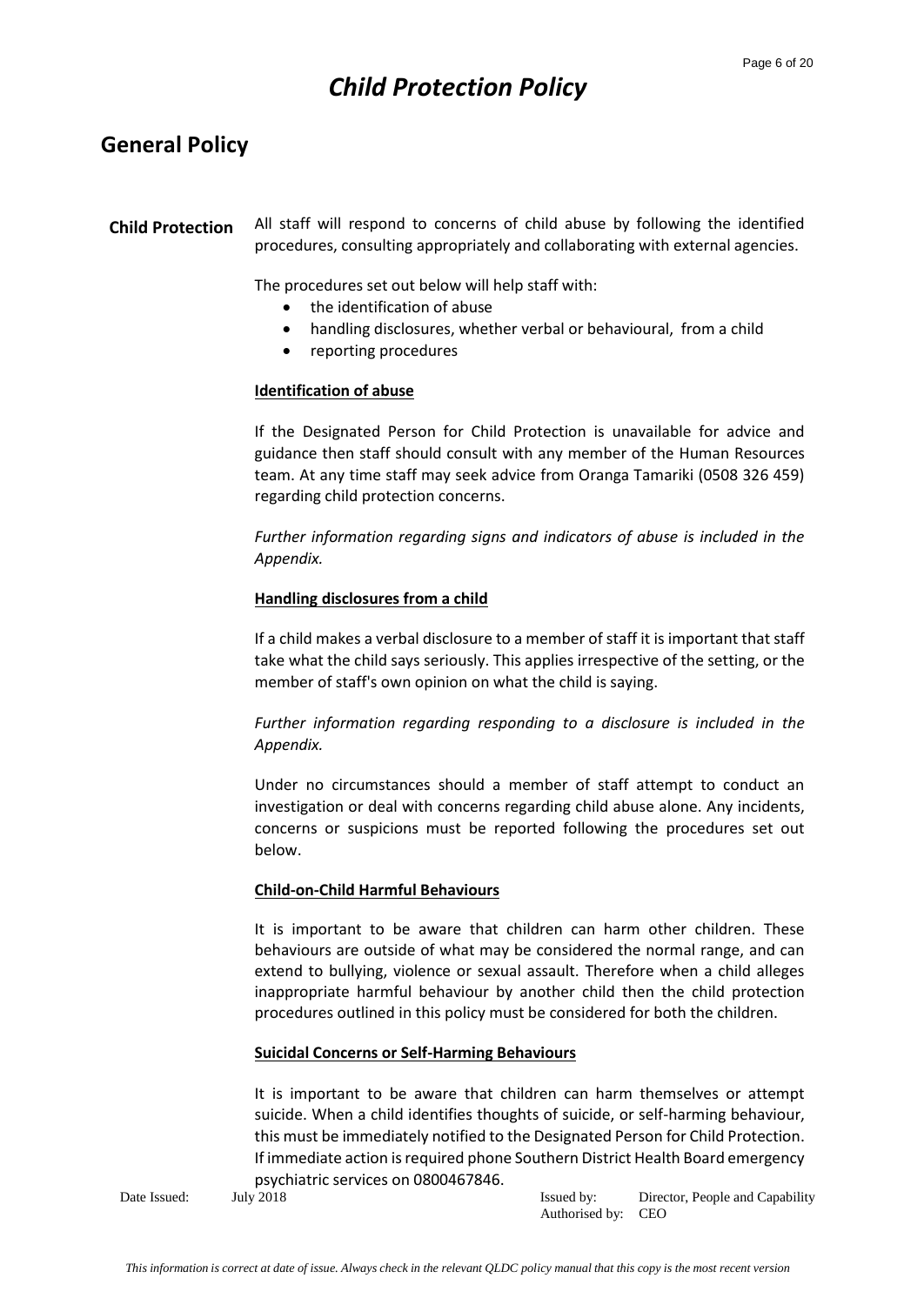### **Reporting procedures**

All concerns of potential, suspected or alleged abuse must be brought to the attention of the Designated Person for Child Protection. If the Designated Person for Child Protection is unavailable then consultation should occur with any member of the Human Resources team. A decision will be made as to whether to seek further advice or notify Oranga Tamariki.

When reporting an incident staff should:

- Inform the Designated Person for Child Protection as soon as possible
- Record in writing all conversations and actions taken

Effective documentation, including referrals and notifications, must include the following:

- Record of facts, including observations, with time and date
- What was said and by whom, using the person's words
- What action has been taken, by whom and when

### **Keeping the child's family informed and involved**

Although the parent or caregiver of the child will usually be informed of concerns, there may be times when those with parental responsibility may not be initially informed. This may happen when:

- the parent or caregiver is the alleged perpetrator
- it is possible that the child may be intimidated into silence
- there is a strong likelihood that evidence will be destroyed
- the child does not want their parent or caregiver involved and they are of an age when they are competent to make that decision

### **Sharing Information and Confidentiality**

The safety of a child is paramount. At times a child is unable to speak for or protect themselves. Therefore Queenstown Lakes District Council has a greater responsibility to know when and how to share appropriate information with external agencies to protect the safety and wellbeing of children.

Giving information to protect children better is not a breach in confidentiality. Wherever possible the family/whanau should be kept informed of what information has been shared and to which agency, and for what purpose. Principle 11 of the Privacy Act, 1993, states "disclosure of the information is necessary to prevent or lessen a serious threat".

Should Queenstown Lakes District Council be contacted with a request for information or access to interview a child then the following procedure will be followed:

- Confirm identity and credentials of person requesting information
- Notify Human Resources and Designated Person

| Date Issued: | July: |
|--------------|-------|
|              |       |

 $\sqrt{2018}$  Issued by: Authorised by: CEO Director, People and Capability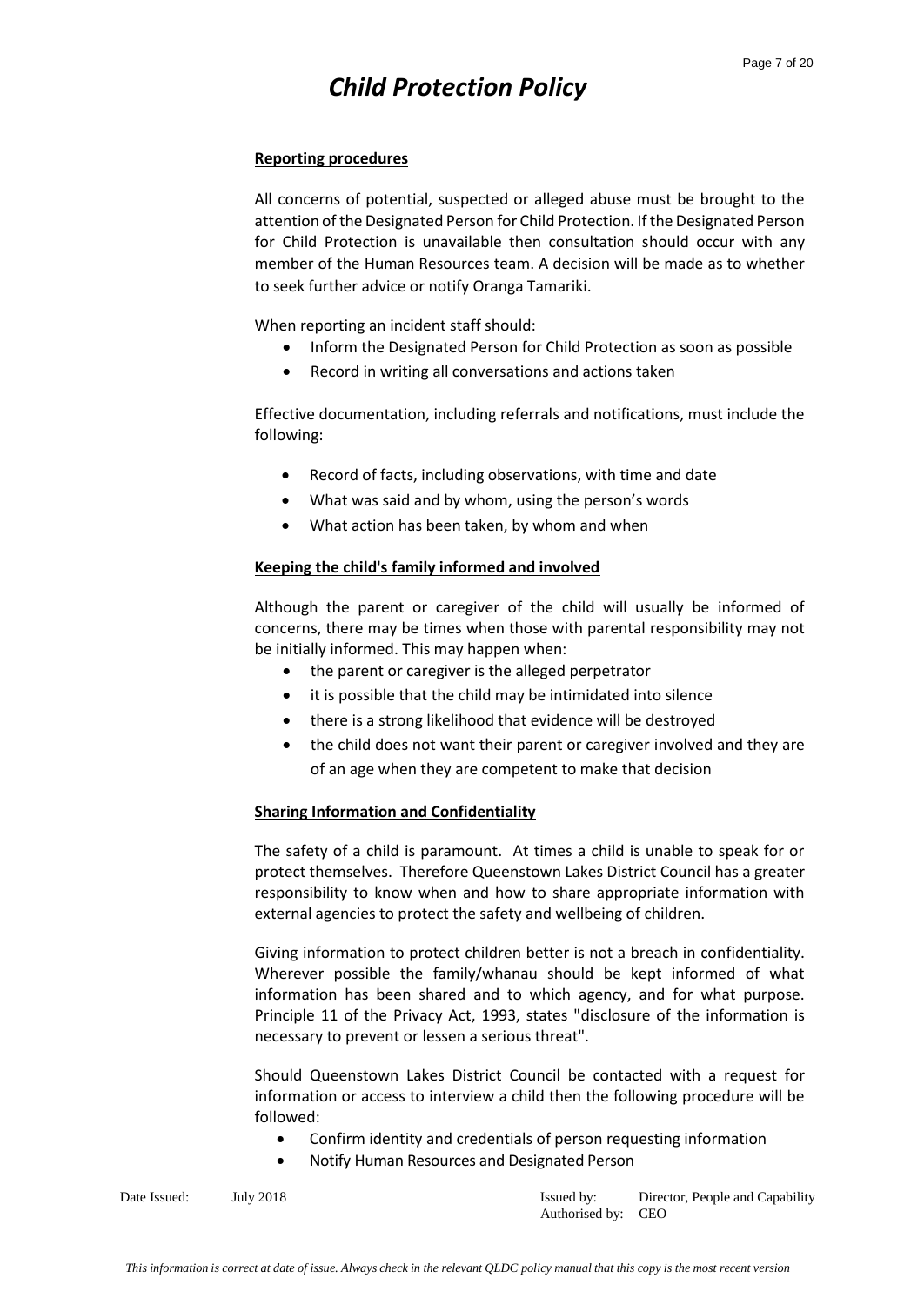- Identify specific information required and purpose
- Check information held does Queenstown Lakes District Council have the information requested
- Director, People and Capability to identify way forward and provide permission
- Depending on the reason for the request, and risk to children as judged case by case, inform the family that information has been requested, by whom and seek permission. If this is a child protection issue, permission from the family is not required.

Document all steps in process. Ensure that all documentation is placed on the child's child protection file.

### **Action to be taken by the Designated Person for Child Protection**

Concerns regarding alleged or suspected abuse will first be raised to the Designated Person for Child Protection being the General Manager, Community Services. A decision will be made whether this information needs to be escalated to Oranga Tamariki.

All decisions taken, including if the concern does not require notifying Oranga Tamariki, must be recorded in writing and kept securely in a Child Protection file with the reasons clearly identified and explained.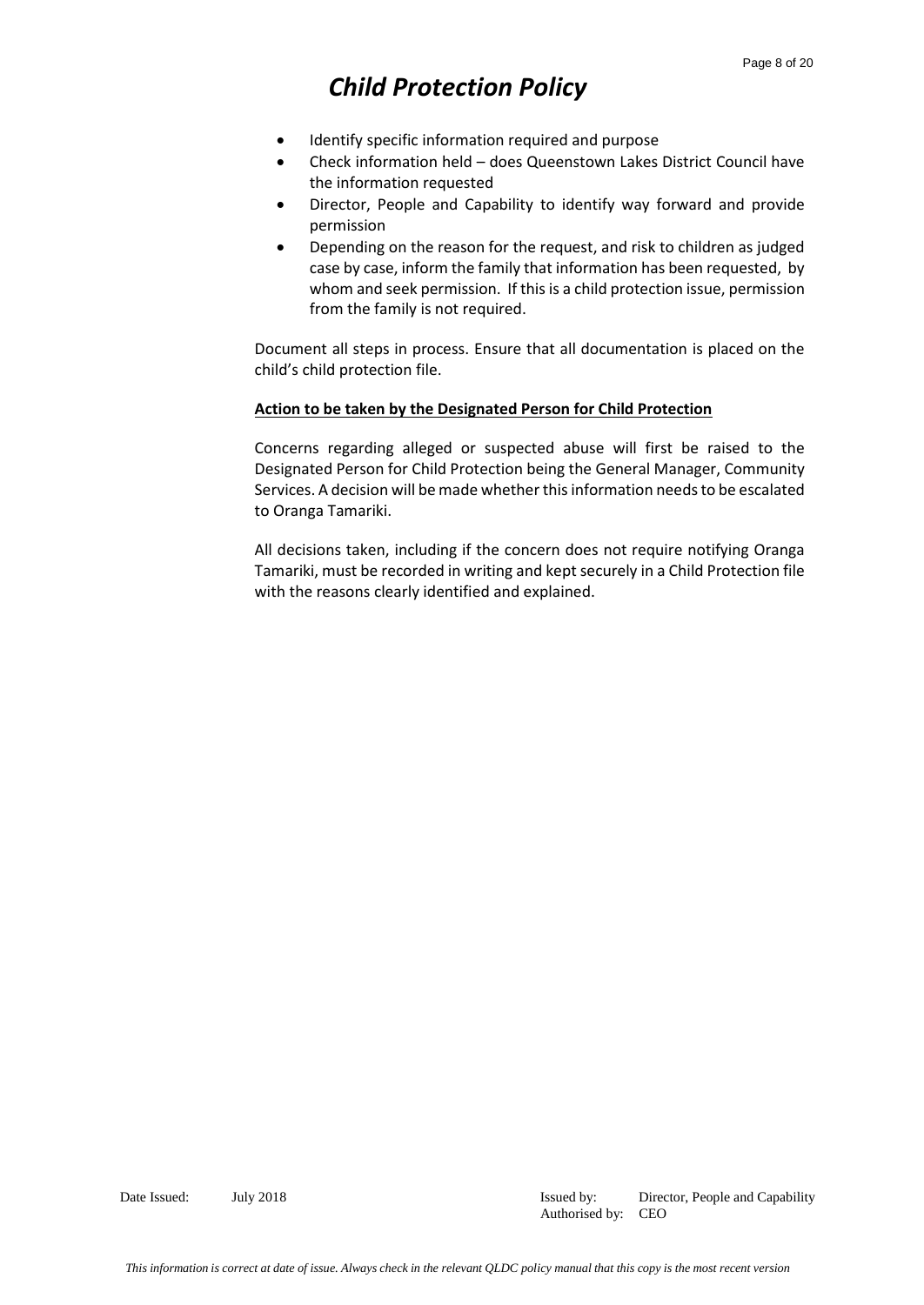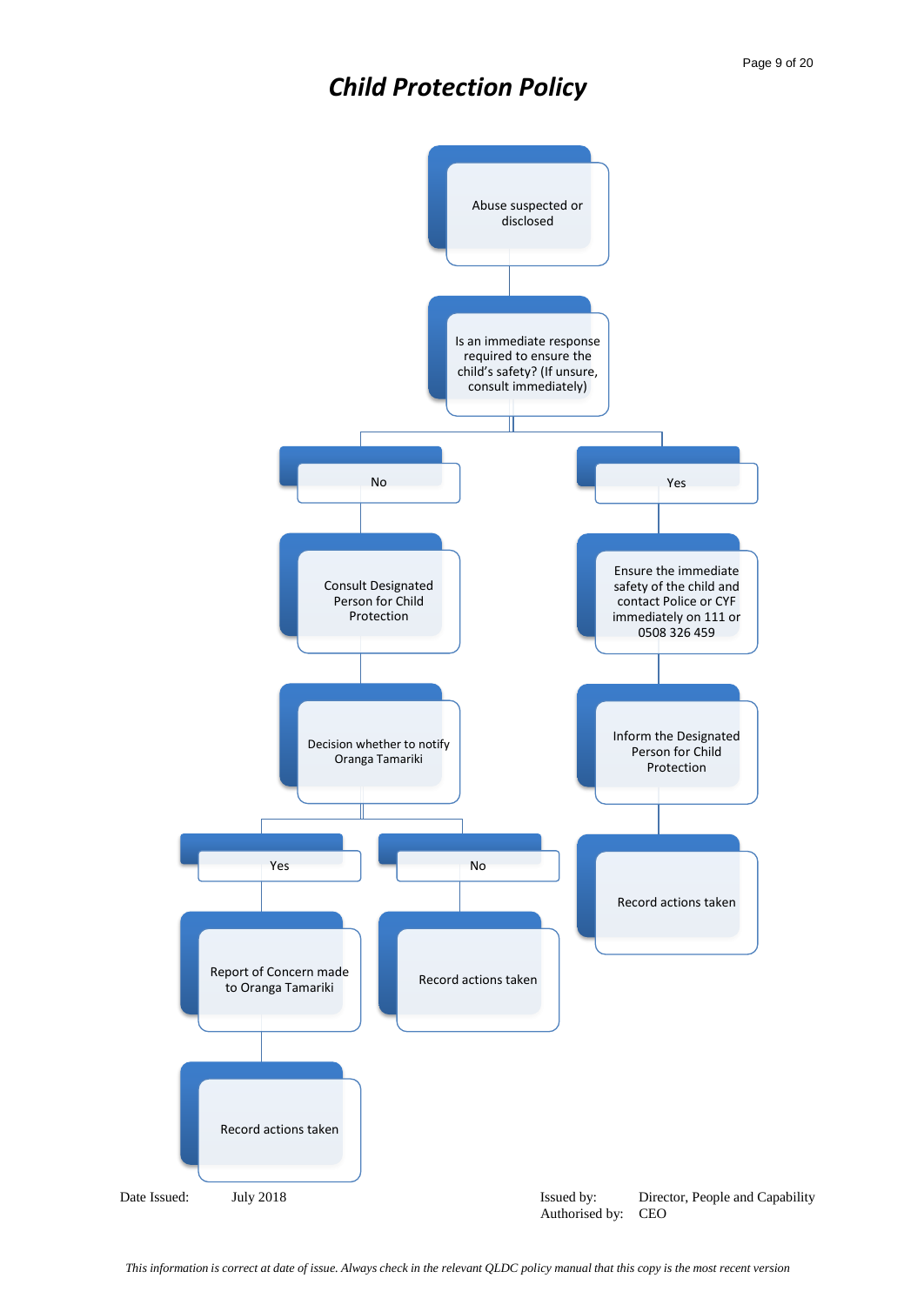## **General Policy**

**Safe Recruitment of Staff** All appointments (permanent, fixed term, student, casual or volunteer) to positions that have direct and/or frequent contact with children or young people will be conditional on a safety checks, including a Police check.

### **Please refer to Appendix One**

Further information regarding Safety Checking, including vetting and screening procedures, is found in the Employment Policy.

**Training of Staff** All staff who may deal with, or encounter, children in the normal course of their council work will receive child protection training at the level appropriate to their role. The Designated Person for Child Protection will undertake more intensive training. These persons will be accessible to staff to provide advice and support.

> Training will cover basic awareness of child protection. This will include an overview of signs and indicators of abuse, and also the procedure for responding to actual or suspected abuse. This training will include:

- Roles and responsibility of staff regarding child protection
- Recognising and responding to the signs and indicators of actual or suspected abuse
- Ensuring staff understand and can follow the Child Protection Policy and the procedures for reporting a concern

Staff will receive updated training every three years as a minimum.

### **Induction**

All new staff that work with children will receive child protection training as part of their induction.

All new staff that work with children will be given a copy of this policy as part of the induction process.

**Safe Working Practices** A relationship between an adult and a child or young person cannot be a relationship between equals. There is a potential for exploitation and harm of vulnerable young people. Adults have a responsibility to ensure that an unequal balance of power is not used for personal advantage or gratification.

> Adults should always maintain appropriate professional boundaries and avoid behaviour which might be misinterpreted by others. Adults who work with children must therefore act in a way that is considered to be safe practice.

Date Issued: July 2018 Issued by: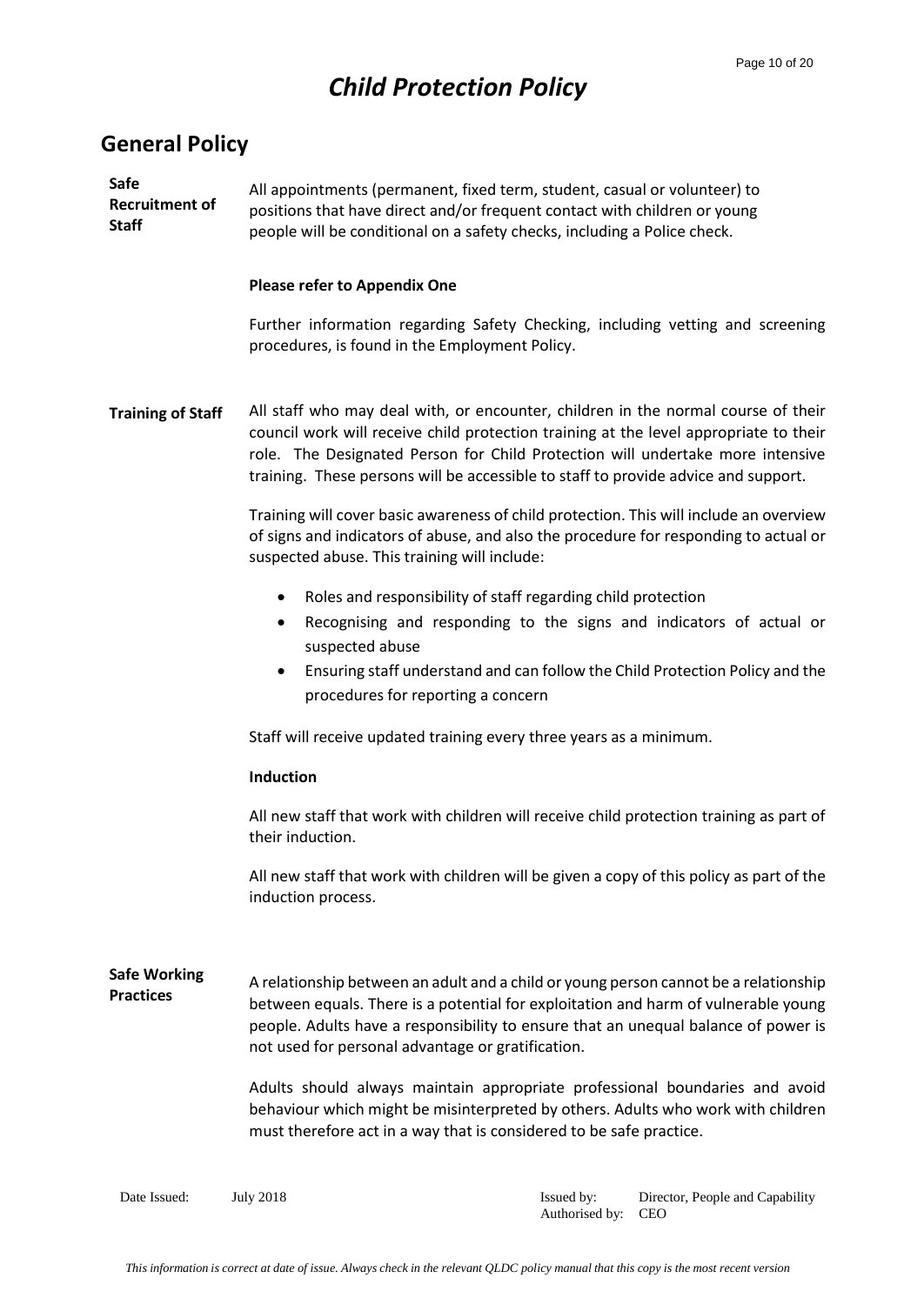Communication between children and adults, by whatever method, should take place within clear and explicit professional boundaries. This includes the wider use of technology such as mobile phone, text messaging, emails, digital cameras, videos, web-cams, websites, social networking and blogs. Adults should not share any personal information with a child or young person. They should not request, or respond to, any personal information from the child or young person other than that which might be appropriate as part of their professional role. Adults should ensure that all communications are transparent and open to scrutiny.

Any sexual activity between an adult and a child or young person will be regarded as a criminal offence and will always be a matter for disciplinary action.

When physical contact is made with a child this should be in response to their needs at the time, of limited duration and appropriate to their age, stage of development, gender, ethnicity and background. Adults should use their professional judgement at all times, observe and take note of the child's reaction or feelings and use a level of contact and/or form of communication which is acceptable to the child for the minimum amount of time necessary.

All staff should avoid situations where they may be alone with children. Teams that are responsible for the care of children should have internal department procedures, please refer to these for further information.

Visitors, volunteers and outside instructors should be monitored by staff.

**Dealing with allegations** Queenstown Lakes District Council has a duty of care to the children it provides services to. A failure to report a significant concern about a child is a breach of that child's human rights.

> There is potential that an issue raised as a complaint may also constitute an allegation of abuse against a member of staff. Any such complaint that raises a child protection issue involving a staff member, will be referred directly to Human Resources.

> It must be remembered that making a disclosure or a complaint against someone in a position of power and authority is always difficult. The person making the disclosure may reconsider and express a wish to retract their allegation. At the outset it must be clearly communicated with the child or adult that their concern is being taken seriously and will be responded to in accordance with this policy.

> Allegations, suspicions or complaints of abuse against staff, volunteers or representatives of other agencies must be taken seriously and reported to the Human Resources who will deal with them immediately, sensitively and expediently within the procedures outlined in this policy. Concerns may be raised a number of ways e.g.:

 Directly by staff hearing or observing issues of concern or behaviour of concern

Date Issued: July 2018 Issued by: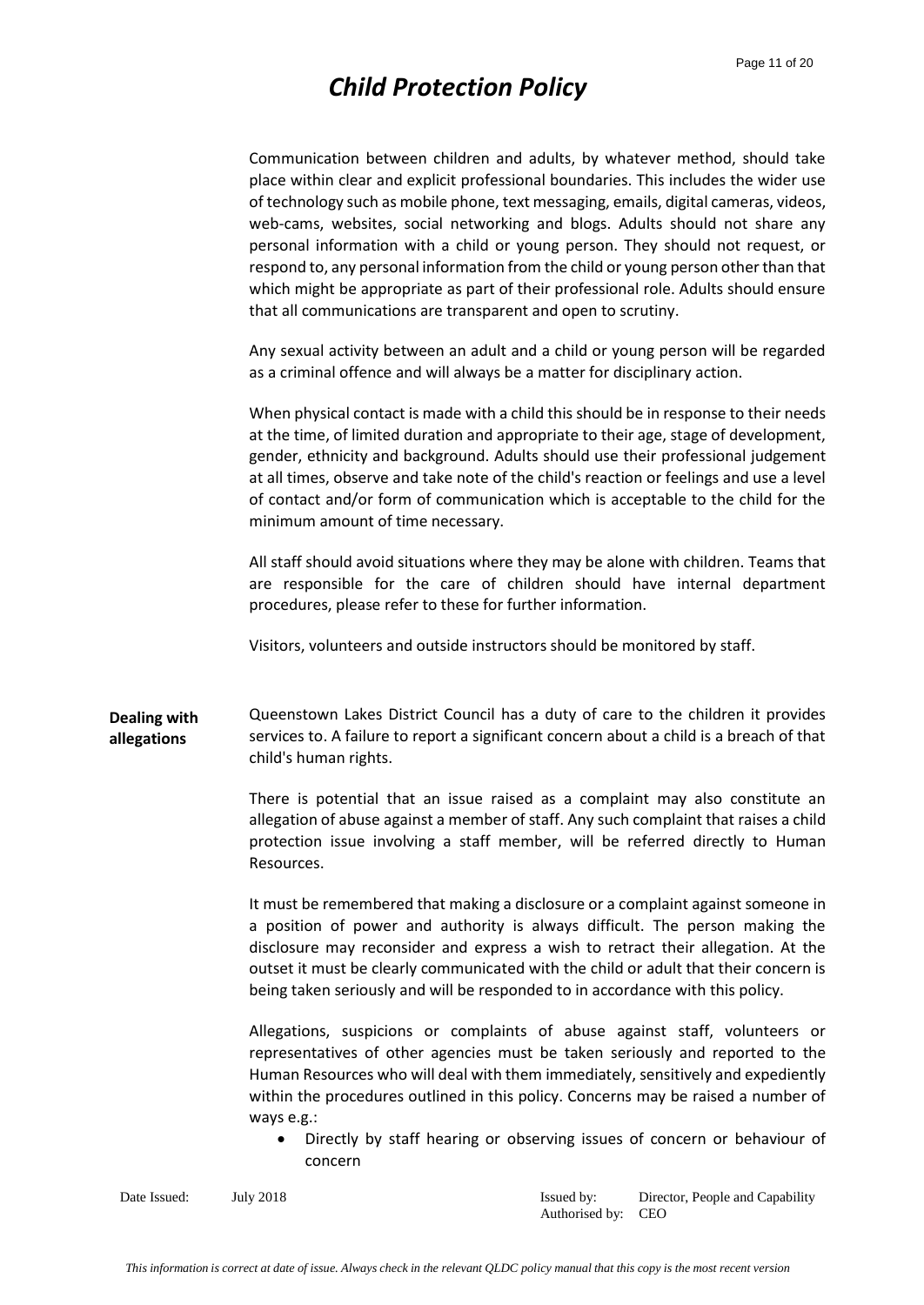- Direct disclosure by the child or young person
- Indirect disclosure e.g. through written or art work or through friends
- Complaint from a parent or caregiver or whanau member
- Reports by other colleagues or agencies
- As an anonymous report

It is **NOT** the responsibility of staff to investigate allegations of child abuse. Allegations against staff will be discussed with the General Manager, Community Services, and Director, People & Capability who will make a decision in conjuction with the Chief Executive as to whether a notification to Oranga Tamariki is appropriate.

In all child protection cases Queenstown Lakes District Council will co-operate fully with both Oranga Tamariki and the Police in their investigations and assessments.

If the Police decide to undertake a criminal investigation then the member of staff may be suspended, without prejudice, as a precautionary measure in line with QLDC's Discipline and Dismissal Policy. It is important that no internal investigation is undertaken, and no evidence gathered that might prejudice the criminal investigation.

If there is insufficient evidence to pursue a criminal prosecution, then a disciplinary investigation may still be undertaken, in accordance with the Disciplinary and Dismissal Policy if there is reasonable cause to suspect that abuse or inappropriate behaviour may have occurred. The allegation may represent poor practice by a member of staff which needs to be considered under internal disciplinary procedures.

All staff have a responsibility to understand what constitutes appropriate behaviour in relation to children and young people. All staff have a responsibility to maintain appropriate standards of behaviour and to report lapses in these standards by others. Any concerns or reasonable suspicions of abuse should be reported to the Human Resources.

A person tendering his or her resignation, or ceasing to provide their services, will not prevent an allegation of abuse against a child being followed up in accordance with these procedures.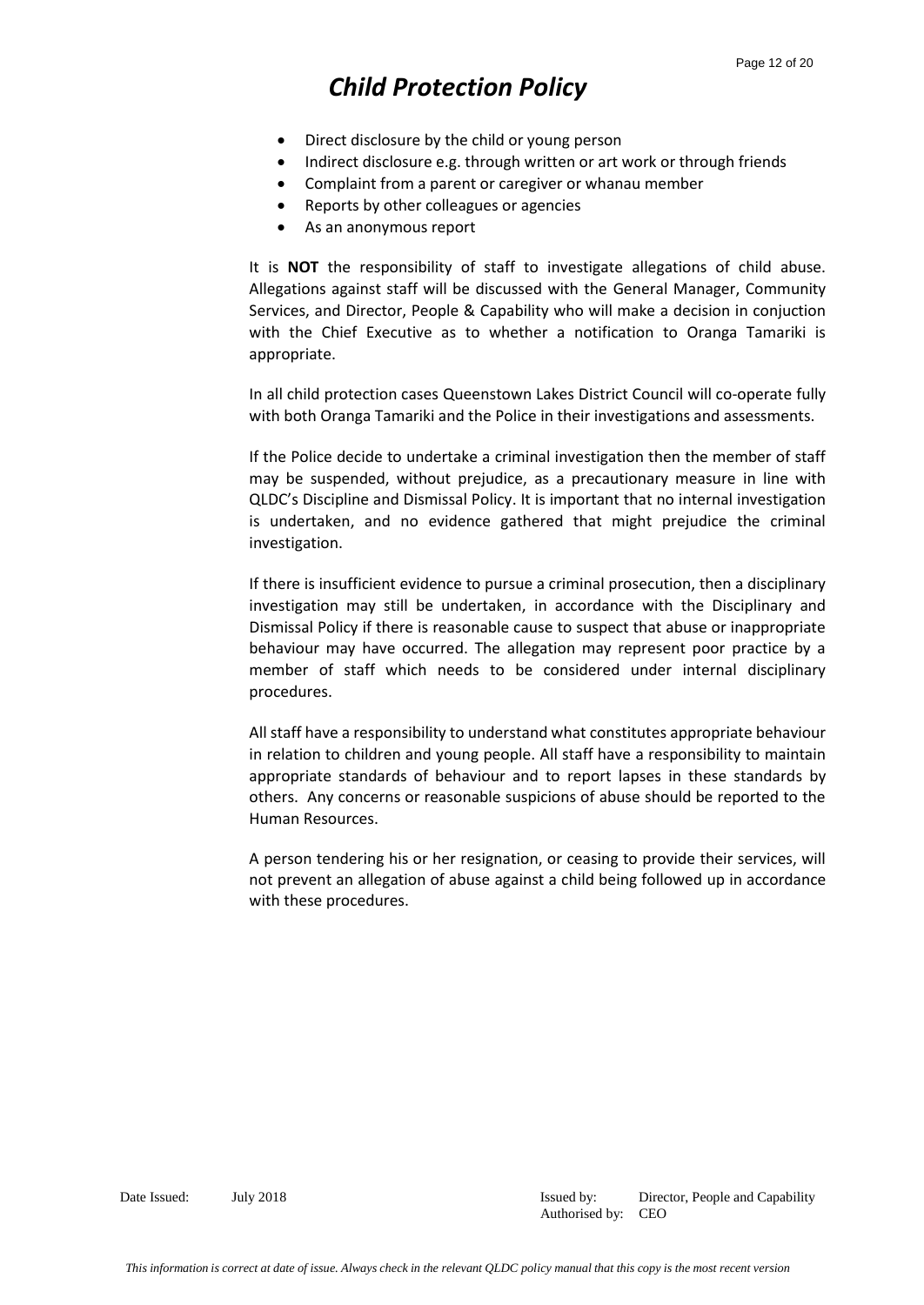## **Child Protection Policy – Appendix One Safe Recruitment of Staff**



Date Issued: July 2018 Issued by: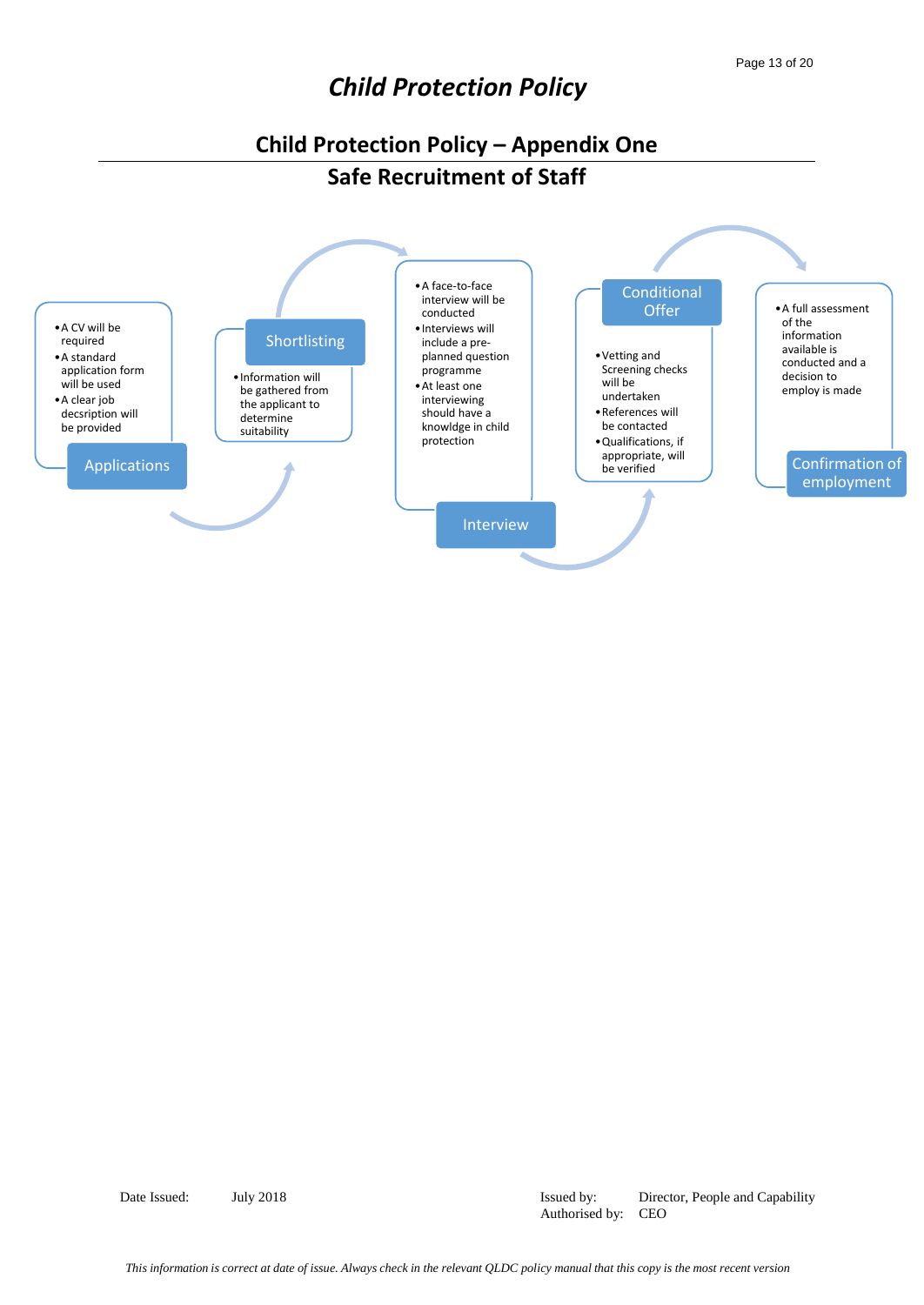## **Child Protection Policy – Appendix Two Definitions of Abuse**

### **Emotional Abuse**

Emotional abuse is the persistent emotional ill treatment of a child such as to cause severe and persistent adverse effect on the child's emotional development. This can include a pattern of rejecting, degrading, ignoring, isolating, corrupting, exploiting or terrorising a child. It may also include age or developmentally inappropriate expectations being imposed on children. It also includes the seeing or hearing the ill treatment of others.

Physical Indicators:

- Bed wetting or bed soiling with no medical cause
- Frequent psychosomatic complaints (e.g. headaches, nausea, abdominal pains)
- Non-organic failure to thrive
- Pale, emaciated
- Prolonged vomiting and/or diarrhoea
- Malnutrition
- Dressed differently to other children in the family

Behavioural Indicators:

- Severe developmental lags with obvious physical cause
- Depression, anxiety, withdrawal or aggression
- Self-destructive behaviour. This can include self-harm, suicide, alcohol and drug abuse
- Overly compliant
- Extreme attention seeking behaviours or extreme inhibition
- Running away from home, avoiding attending at school
- Nightmares, poor sleeping patterns
- Anti-social behaviours
- Lack of self esteem
- Obsessive behaviours
- Eating disorders

Caregiver Indicators:

- Labels the child as inferior or publicly humiliates the child (e.g. name calling)
- Treats the child differently from siblings or peers in ways that suggest dislike for the child
- Actively refuses to help the child
- Constantly threatens the child with physical harm or death
- Locks the child in a closet or room for extended periods of time
- Teaches or reinforces criminal behaviour
- Withholds physical and verbal affection
- Keeps the child at home in role of servant or surrogate parent
- Has unrealistic expectations of child
- involves child in adult issues such as separation or disputed over child's care
- Exposes child to witnessing situations of arguing and violence in the home

| Date Issued: | July 2018 |  | Issued by:         | Director, People and Capability |
|--------------|-----------|--|--------------------|---------------------------------|
|              |           |  | Authorised by: CEO |                                 |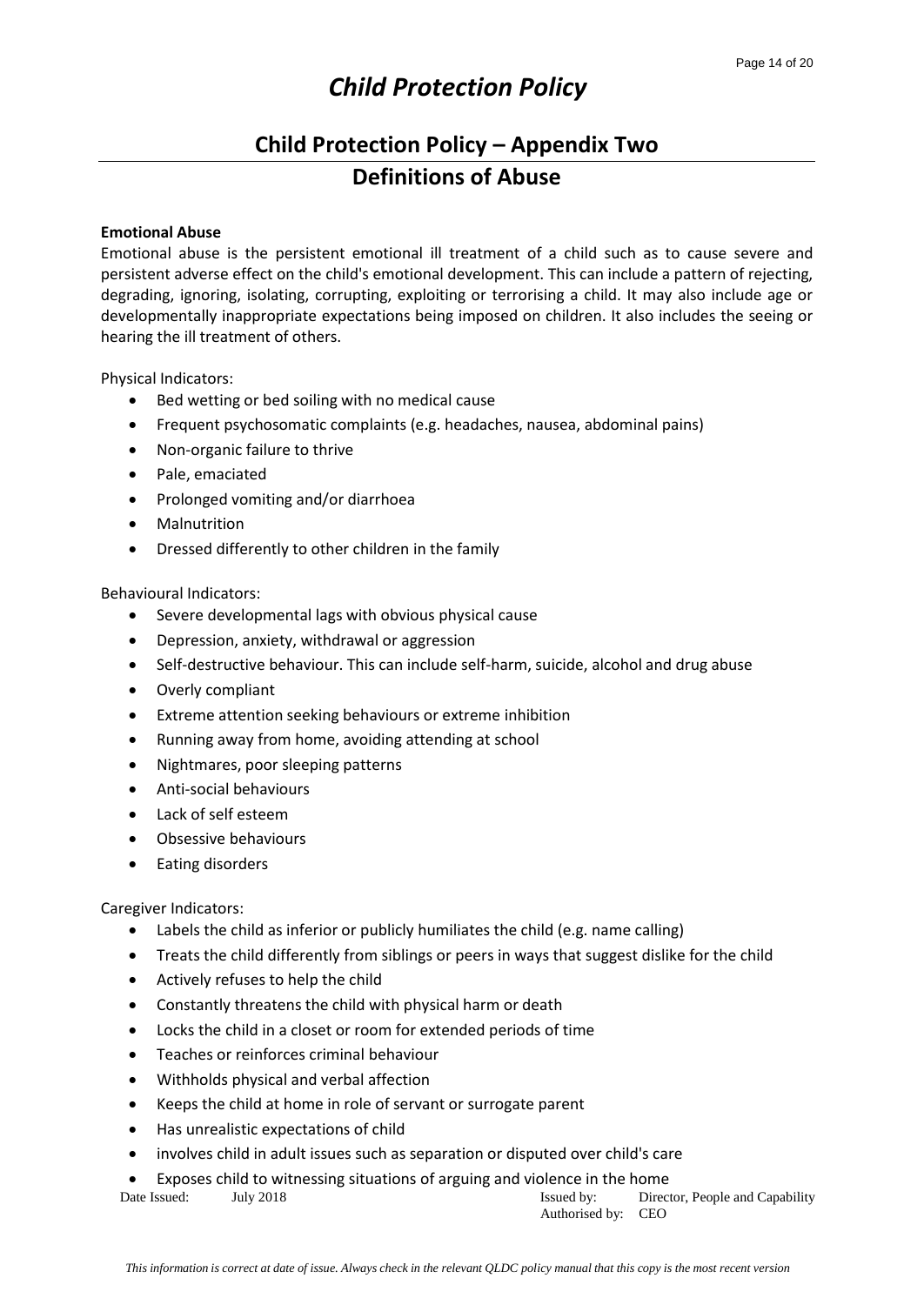### **Neglect**

Neglect is the persistent failure to meet a child's basic physical and/or psychological needs, causing long term serious harm to the child's heath or development. It may also include neglect of a child's basic or emotional needs. Neglect is a lack: of action, emotion or basic needs.

Physical Indicators:

- Dressed inappropriately for the season or the weather
- Often extremely dirty and unwashed
- Severe nappy rash or other persistent skin disorders
- Inadequately supervised or left unattended frequently or for long periods
- May be left in the care of an inappropriate adult
- Does not receive adequate medical or dental care
- Malnourished this can be both underweight and overweight
- Lacks adequate shelter
- Non-organic failure to thrive

### Behavioural Indicators:

- Severe developmental lags without an obvious physical cause
- Lack of attachment to parents/caregivers
- Indiscriminate attachment to other adults
- Poor school attendance and performance
- Demanding of affection and attention
- Engages in risk taking behaviour such as drug and alcohol abuse
- May steal food
- Poor social skills
- No understanding of basic hygiene

Caregiver Indicators:

- Puts own need ahead of child's
- Fails to provide child's basic needs
- Demonstrates little or no interest in child's life does not attend school activities, social events
- Leaves the child alone or inappropriately supervised
- Drug and alcohol use
- Depressed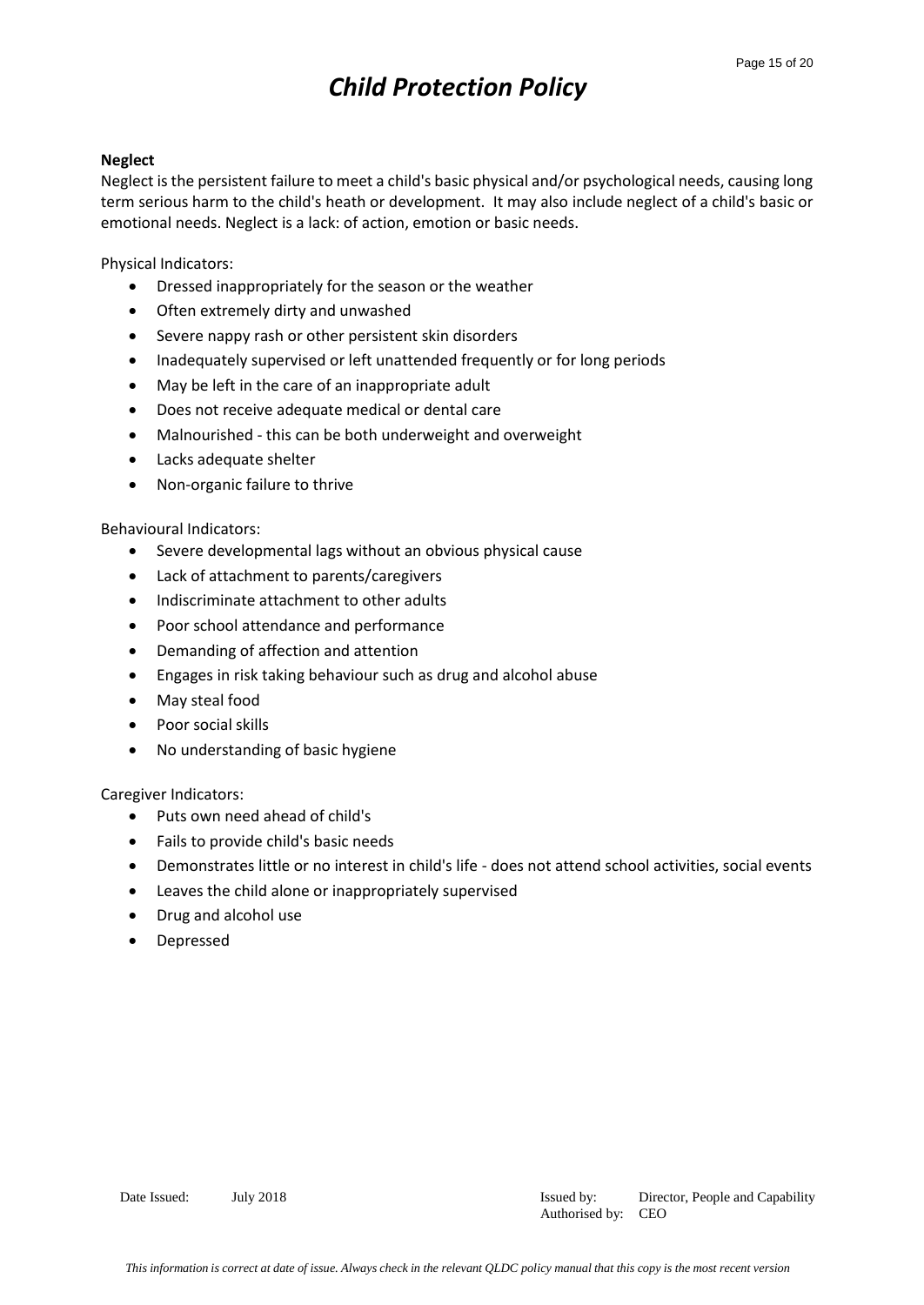### **Physical Abuse**

Physical abuse is a non-accidental act on a child that results in physical harm. This includes, but is not limited to, beating, hitting, shaking, burning, drowning, suffocating, biting, poisoning or otherwise causing physical harm to a child. Physical abuse also involves the fabrication or inducing of illness.

Physical Indicators (often unexplained or inconsistent with explanation given):

- Bruises, welts, cuts and abrasions
- Burns small circular burns, immersion burns, rope burns etc
- Fractures and dislocations skull, facial bones, spinal fractures etc
- Multiple fractures at different stages of healing
- Fractures in very young children

Behavioural Indicators:

- Inconsistent or vague explanations regarding injuries
- Wary of adults or a particular person
- Vacant stare or frozen watchfulness
- Cringing or flinching if touches unexpectedly
- May be extremely compliant and eager to please
- Dresses inappropriately to hide bruising or injuries
- Runs away from home or is afraid to go home
- May regress (e.g. bedwetting)
- May indicate general sadness
- Could have vision or hearing delay
- Is violent to other children or animals

Caregiver Indicators:

- Inconsistent or vague explanations regarding injuries
- May appear unconcerned about child's wellbeing
- May state the child is prone to injuries or lies about how they occur
- Delays in seeking medical attention
- May take the child to multiple medical appointments and seek medical treatment without an obvious need

Date Issued: July 2018 Issued by: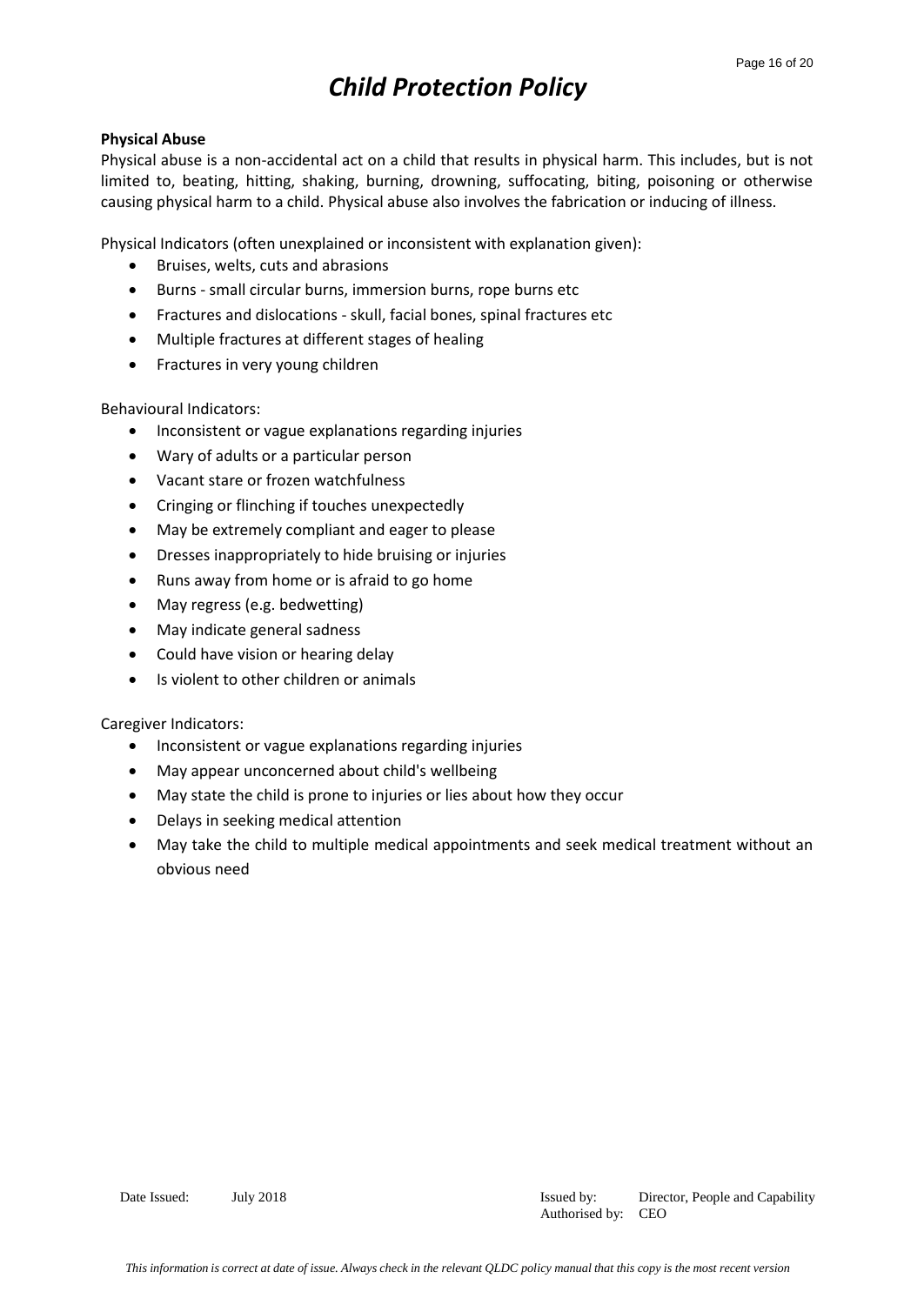### **Sexual Abuse**

Sexual Abuse involves forcing or enticing a child or young person to take part in sexual activities (penetrative and non-penetrative, for example, rape, kissing, touching, masturbation) as well as noncontact acts such as involving children in the looking at or production of sexual images, sexual activities and sexual behaviours.

Physical Indicators:

- Unusual or excessive itching or pain in the genital or anal area
- Torn, stained or bloody underclothing
- Bruises, lacerations, redness, swelling or bleeding in genital, vaginal or anal area
- Blood in urine or stools
- Sexually transmitted infections
- Pregnancy
- Urinary tract infections
- Discomfort in sitting or fidgeting as unable to sit comfortably

Behavioural Indicators:

- Age-inappropriate sexual play or language
- Bizarre, sophisticated or unusual sexual knowledge
- Refuses to go home, or to a specific person's home, for no apparent reason
- Fear of a certain person
- Depression, anxiety, withdrawal or aggression
- Self-destructive behaviour. This can include self-harm, suicide, alcohol and drug abuse
- Overly compliant
- Extreme attention seeking behaviours or extreme inhibition
- Dresses inappropriately to hide bruising or injuries
- Eating disorders
- Compulsive behaviours

Caregiver Indicators:

- May be unusually over-protective of the child
- Accuses the child of being sexually provocative
- Misuses alcohol or drugs
- Invades the child's privacy (e.g. during dressing, in the bathroom)
- May favour the victim over other children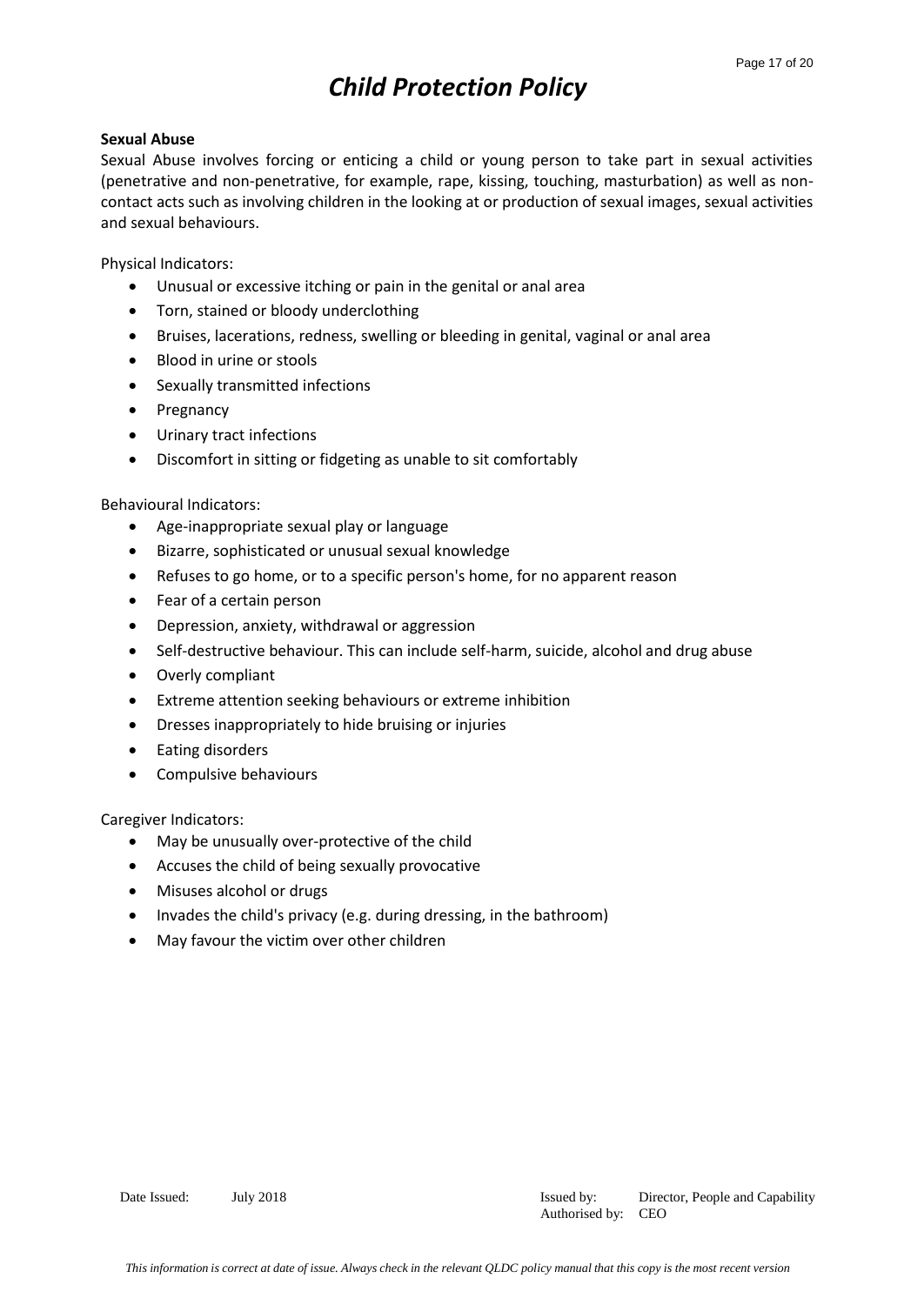### **Intimate Partner Violence or Family Violence**

Intimate Partner Violence includes threatening to harm people, pets or property, and causes family members to live in fear. Children are always affected either emotionally or physically where there is family violence even if they are not personally injured or physically present.

While some men experience violence from partners and family members, women and children are the most likely victims of family violence.

Indicators in the Child:

- Physical injuries consistent with the indicators of Physical Abuse
- Absenteeism from school
- Bullying or aggressive behaviour
- Complaints of headaches or stomach aches with no apparent medical reason
- Talking or describing violent behaviours

Indicators in the Victim:

- Physical Injuries including: bruising to chest and abdomen, injuries during pregnancy
- Depression and/or anxiety
- Inconsistent explanations for injuries
- Fearful
- Submissive

Indicators in the Perpetrator:

- Isolates and controls partner and children
- Threatens, criticises, intimidates, uses aggressive and physical abuse towards partner and children
- Minimises and denies own behaviour, or blames victim for the perpetrators own behaviour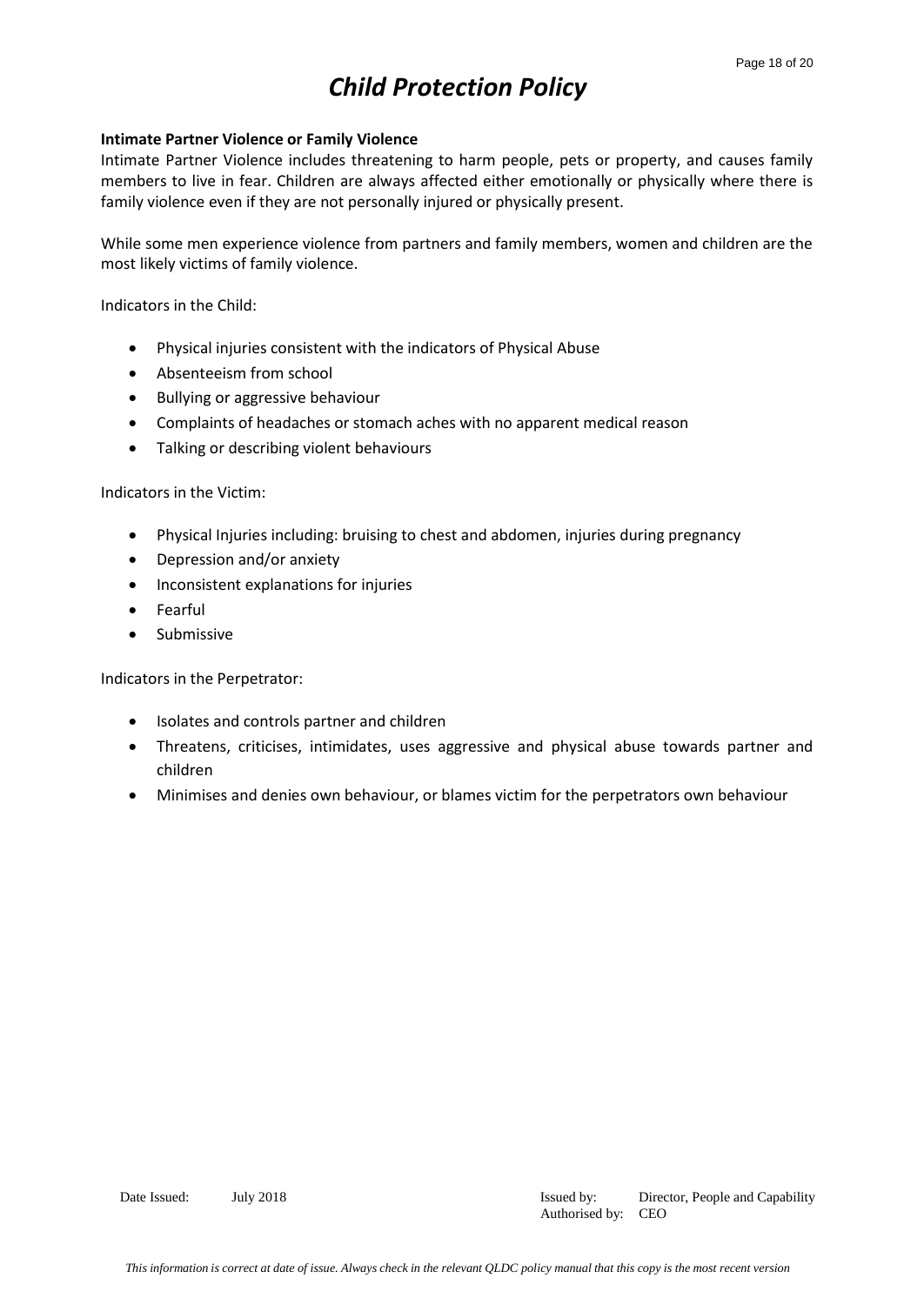## **Child Protection Policy – Appendix Three Responding to Child Abuse**

### **Guidelines for responding when a child tells of his or her abuse**

It is important that you as the adult remain calm and confident when a child tells you what has been happening to him or her. Every child is different in how, when and where they will tell an adult about abusive experiences so it will most likely happen when you are least expecting it! Your facial expressions and your tone of voice are as important as what you actually say to the child.

Stay calm, listen, reassure the child and at times you may need to clarify what the child has said so that you can take the appropriate action. If a child see's that you are upset or not able to cope with what he or she is telling you he or she may not continue to tell you what has been happening or take back (i.e. retract) the original statements they have made.

### **DO**

- Listen, allow the child to tell as much as they want without interrupting (remember listening is not questioning)
- Respond reassuringly to the child
- If you do ask a question avoid asking leading questions, ask only open questions that seek clarification so that you can decide what action you need to take
- Most importantly "BELIEVE WHAT THEY SAY"
- Document what the child said and the responses that you made and any clarifying questions asked (word for word and remember to put the date, time, place and who was present)

### **DON'T**

- Question in a way that introduces words, phrases, people's names or concepts
- Indicate that you disbelieve the child
- Try to correct, confront, change, challenge or influence what they say
- Respond by saying "You should have told me sooner" or "Why did you let him/her do that?"

### **Disclosures that indicate an abusive experience**

Those working with children know not to "question the child" if a disclosure of abuse is made. This is correct - questions should not be asked if the child makes what could be considered a "clear disclosure" of abuse e.g. "Mum punched me in the head and made my nose bleed", or "Uncle got into my bed and put his hand in my bum". These types of disclosures require (1) a reassuring response by an adult and (2) the adult to take immediate action by contacting Oranga Tamariki and/or Police.

Date Issued: July 2018 Issued by: